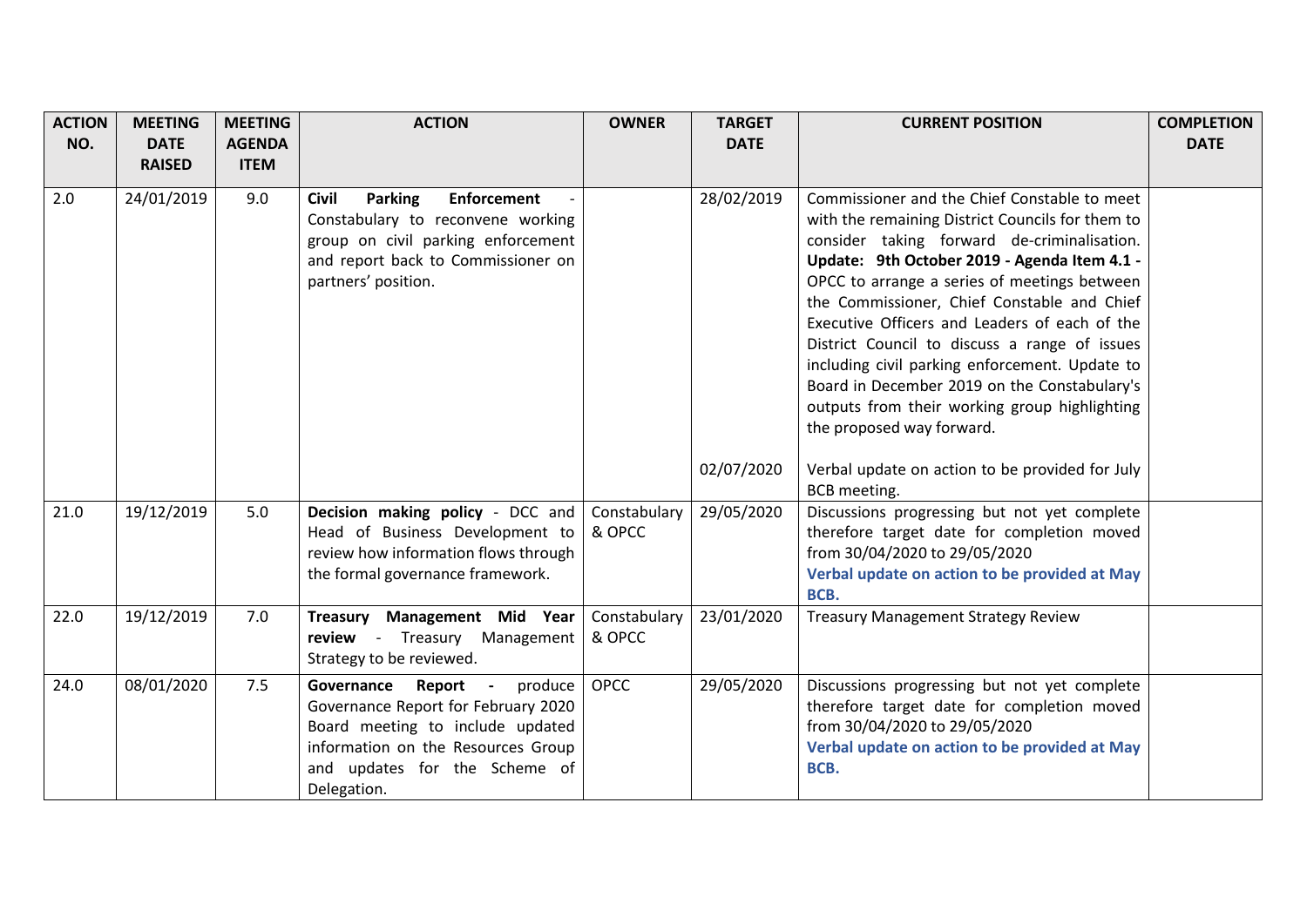| <b>ACTION</b><br>NO. | <b>MEETING</b><br><b>DATE</b> | <b>MEETING</b><br><b>AGENDA</b> | <b>ACTION</b>                                                                                                                                                                                                                                                                                                                                                                                 | <b>OWNER</b>             | <b>TARGET</b><br><b>DATE</b> | <b>CURRENT POSITION</b>                                                                                                                                                                                                                                     | <b>COMPLETION</b><br><b>DATE</b> |
|----------------------|-------------------------------|---------------------------------|-----------------------------------------------------------------------------------------------------------------------------------------------------------------------------------------------------------------------------------------------------------------------------------------------------------------------------------------------------------------------------------------------|--------------------------|------------------------------|-------------------------------------------------------------------------------------------------------------------------------------------------------------------------------------------------------------------------------------------------------------|----------------------------------|
|                      | <b>RAISED</b>                 | <b>ITEM</b>                     |                                                                                                                                                                                                                                                                                                                                                                                               |                          |                              |                                                                                                                                                                                                                                                             |                                  |
| 25.0                 | 23/01/2020                    | 11.0                            | Police Use of Force: Constabulary and<br>OPCC work together to ensure future<br>annual reports on the use of force to<br>capture statistical data, scrutiny<br>arrangements and cultural change<br>indicators and drivers. Consider future<br>approaches to the external scrutiny of<br>the Constabulary's stop and search.                                                                   | Constabulary<br>and OPCC | 23/11/2020                   | Meeting to take place at end of May place<br>between OPCC and Constabulary to discuss Stop<br>Search. Meeting to be set up to commission<br>work on Use of Force report for November 2020<br>BCB.<br>Verbal update on action to be provided at July<br>BCB. | On-going                         |
| 27.0                 | 25/02/2020                    | 6.0                             | Revenue<br>and<br>Capital<br><b>Budget</b><br>Monitoring Month 9 2019/20: ERP -<br>Jon Lee, Chas Mc Devitt and Matthew<br>Warren to take discuss how to take<br>forward an ERP post-implementation<br>review for Cambridgeshire.                                                                                                                                                              | Constabulary<br>and OPCC | 30/04/2020                   | Verbal update on action to be provided at May<br>BCB.                                                                                                                                                                                                       |                                  |
| 29.0                 | 25/02/2020                    | 5.0                             | An update on the Integrated PEEL<br>Inspection report published by Her<br>Majesty's<br>Inspectorate<br>οf<br>Constabulary and Fire and Rescue<br>Services on the Constabulary's<br>efficiency<br>effectiveness,<br>and<br>legitimacy. Report on progress against<br>areas for improvement from HMICFRS<br>report and update on STRA process to<br>be submitted to July 2020 Board<br>meeting. | Constabulary             | 02/07/2020                   | STRA challenge Panels held in April. Report on<br>agenda for July 2020 BCB meeting.                                                                                                                                                                         | On-going                         |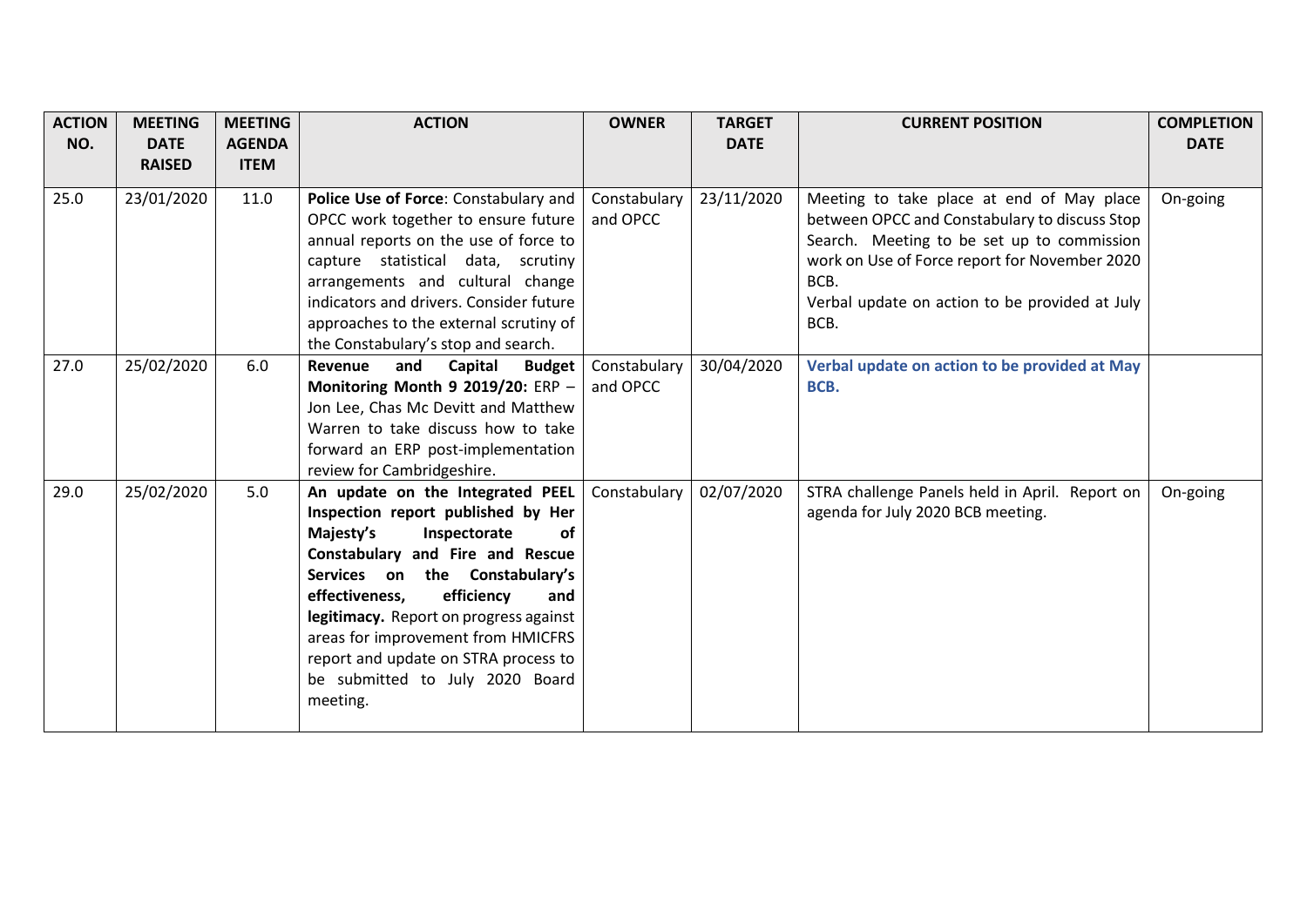| <b>ACTION</b><br>NO. | <b>MEETING</b><br><b>DATE</b> | <b>MEETING</b><br><b>AGENDA</b> | <b>ACTION</b>                                                                                                                                                                                                                                                                                                                                                                                                 | <b>OWNER</b>             | <b>TARGET</b><br><b>DATE</b> | <b>CURRENT POSITION</b>                                                                                                                                                                                              | <b>COMPLETION</b><br><b>DATE</b> |
|----------------------|-------------------------------|---------------------------------|---------------------------------------------------------------------------------------------------------------------------------------------------------------------------------------------------------------------------------------------------------------------------------------------------------------------------------------------------------------------------------------------------------------|--------------------------|------------------------------|----------------------------------------------------------------------------------------------------------------------------------------------------------------------------------------------------------------------|----------------------------------|
|                      | <b>RAISED</b>                 | <b>ITEM</b>                     |                                                                                                                                                                                                                                                                                                                                                                                                               |                          |                              |                                                                                                                                                                                                                      |                                  |
| 30.0                 | 25/02/2020                    | 5.4                             | Think Communities: Dorothy Gregson,<br>Laura Hunt, and Steve Kerridge to<br>discuss<br>how<br>the<br>meet<br>to<br>Constabulary's problem<br>solving,<br>neighbourhood<br>prevention<br>and<br>policing teams can work together on<br>the areas for improvement identified<br>in the HMICFRS report.                                                                                                          | Constabulary<br>and OPCC | 02/07/2020                   | Verbal update on action to be provided for July<br><b>BCB</b> meeting                                                                                                                                                |                                  |
| 33.0                 | 25/02/2020                    | 7.0                             | Approval of Medium Term Financial<br><b>Strategy and Capital Programme: The</b><br>Director of Finance & Resources and<br>the Head of Finance to agree the<br>content and reporting timescale for a<br>report to the Board on the benefits<br>realisation of the Capital Programme.                                                                                                                           | Constabulary<br>and OPCC |                              | Verbal update on action to be provided at May<br>BCB.                                                                                                                                                                |                                  |
| 34.0                 | 25/02/2020                    | 9.0                             | Police and Crime Plan - Victims<br>Theme - actions Action: Assistant<br>Chief Constable to inform Board on the<br>current issues of the downward trend<br>in cases to SDAC and how the<br>Constabulary's use of RUIs are<br>impacting on the ability to place<br>restrictions/restraints on offenders,<br>and how repeat offending is being<br>managed within this area to prevent<br>and manage down demand. | Constabulary             |                              | SDAC Court is not currently running.<br>Repeat offending being looked at by the<br>Perpetrator Panel; no current perpetrator<br>programmes funded in Cambs.<br>Verbal update on action to be provided at May<br>BCB. |                                  |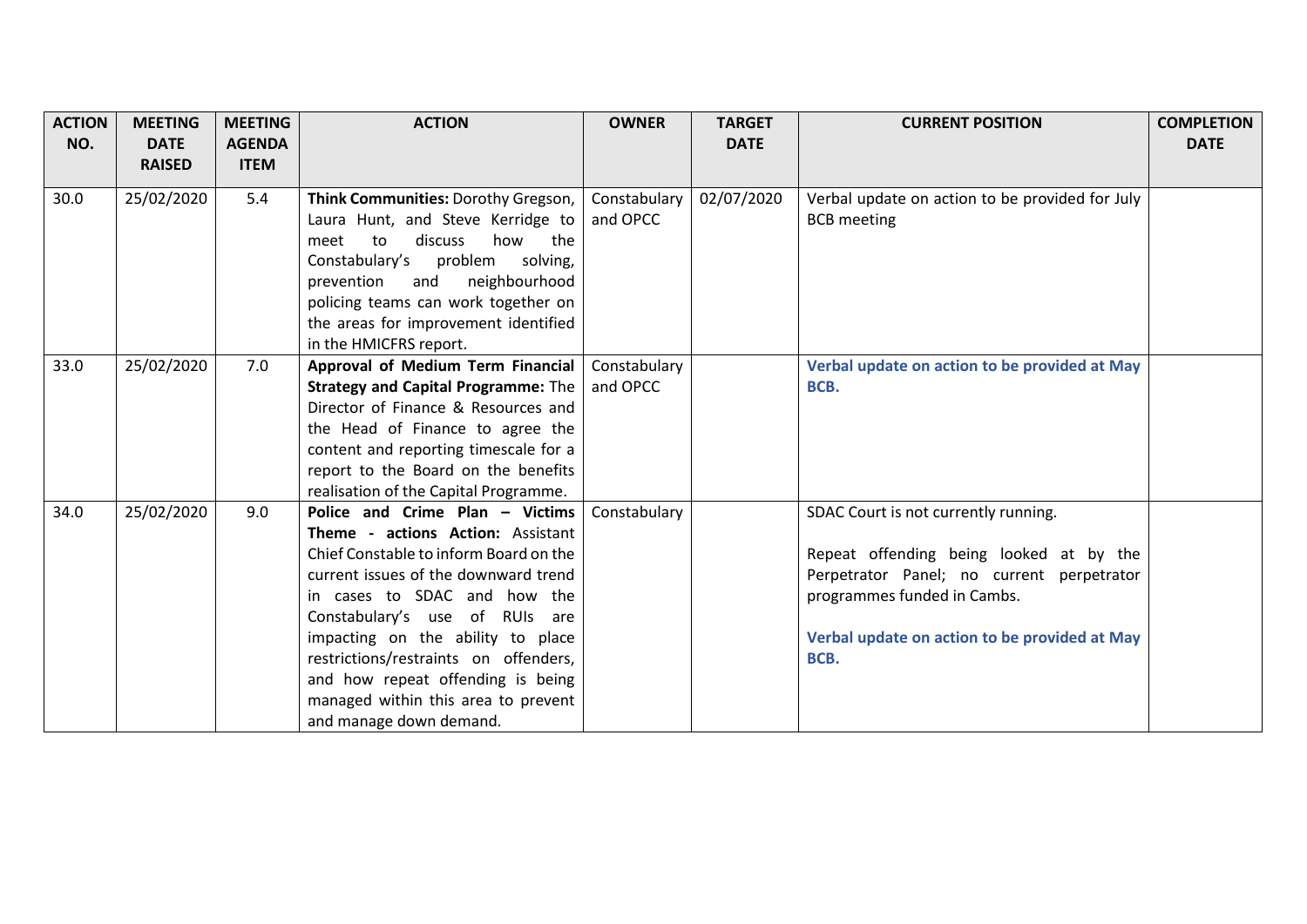| <b>ACTION</b> | <b>MEETING</b> | <b>MEETING</b> | <b>ACTION</b>                                                                                    | <b>OWNER</b>             | <b>TARGET</b> | <b>CURRENT POSITION</b>                                                                        | <b>COMPLETION</b>            |
|---------------|----------------|----------------|--------------------------------------------------------------------------------------------------|--------------------------|---------------|------------------------------------------------------------------------------------------------|------------------------------|
| NO.           | <b>DATE</b>    | <b>AGENDA</b>  |                                                                                                  |                          | <b>DATE</b>   |                                                                                                | <b>DATE</b>                  |
|               | <b>RAISED</b>  | <b>ITEM</b>    |                                                                                                  |                          |               |                                                                                                |                              |
| 35.0          | 25/02/2020     | 12.0           | <b>Police</b><br><b>Strategic</b><br>and<br><b>Fire</b><br>Interoperability - Operational Update | Constabulary<br>and OPCC |               | Head of<br>Partnerships<br>&<br>Constabulary<br>Operational Support feeds estates updates from | <b>COMPLETED</b><br>14/05/20 |
|               |                |                | - Action: Constabulary and OPCCs                                                                 |                          |               | Constabulary Head of Estates into the                                                          |                              |
|               |                |                | Interim Chief Finance Officers consider                                                          |                          |               | Interoperability Board. In addition, Constabulary                                              |                              |
|               |                |                | how estates matters are fed into the                                                             |                          |               | and OPCC Chief Finance Officers are overseeing                                                 |                              |
|               |                |                | Police<br>Fire<br>and<br>Strategic                                                               |                          |               | the various strands to ensure progress.                                                        |                              |
|               |                |                | Interoperability Group and from there                                                            |                          |               |                                                                                                |                              |
|               |                |                | into the Resource Group.                                                                         |                          |               |                                                                                                |                              |
| 36.0          | 25/02/2020     | 13.0           | Police and Education Qualification                                                               | Constabulary             |               | Verbal update on action to be provided at May                                                  |                              |
|               |                |                | Framework - Action: Resources Group                                                              | and OPCC                 |               | BCB.                                                                                           |                              |
|               |                |                | to consider the content of a report on                                                           |                          |               |                                                                                                |                              |
|               |                |                | the benefits realisation of PEQF, the                                                            |                          |               |                                                                                                |                              |
|               |                |                | optimum timescale for submission of                                                              |                          |               |                                                                                                |                              |
|               |                |                | report to either the Resources Group                                                             |                          |               |                                                                                                |                              |
|               |                |                | or the Board.                                                                                    |                          |               |                                                                                                |                              |
| 38.0          | 26/03/2020     | 5.4            | An update on the Integrated PEEL                                                                 | Constabulary             | 02/07/2020    | Verbal update on action to be provided for July                                                |                              |
|               |                |                | Inspection report published<br>by                                                                | and OPCC                 |               | <b>BCB</b> meeting.                                                                            |                              |
|               |                |                | HMICFRS on the Constabulary's                                                                    |                          |               |                                                                                                |                              |
|               |                |                | efficiency<br>effectiveness,<br>and                                                              |                          |               |                                                                                                |                              |
|               |                |                | legitimacy: Dorothy Gregson, Laura                                                               |                          |               |                                                                                                |                              |
|               |                |                | Hunt, and Steve Kerridge to meet to                                                              |                          |               |                                                                                                |                              |
|               |                |                | discuss how the Constabulary's                                                                   |                          |               |                                                                                                |                              |
|               |                |                | problem solving, prevention and                                                                  |                          |               |                                                                                                |                              |
|               |                |                | neighbourhood policing teams can                                                                 |                          |               |                                                                                                |                              |
|               |                |                | work together on the areas for                                                                   |                          |               |                                                                                                |                              |
|               |                |                | improvement<br>identified<br>in<br>the                                                           |                          |               |                                                                                                |                              |
|               |                |                | HMICFRS report.                                                                                  |                          |               |                                                                                                |                              |